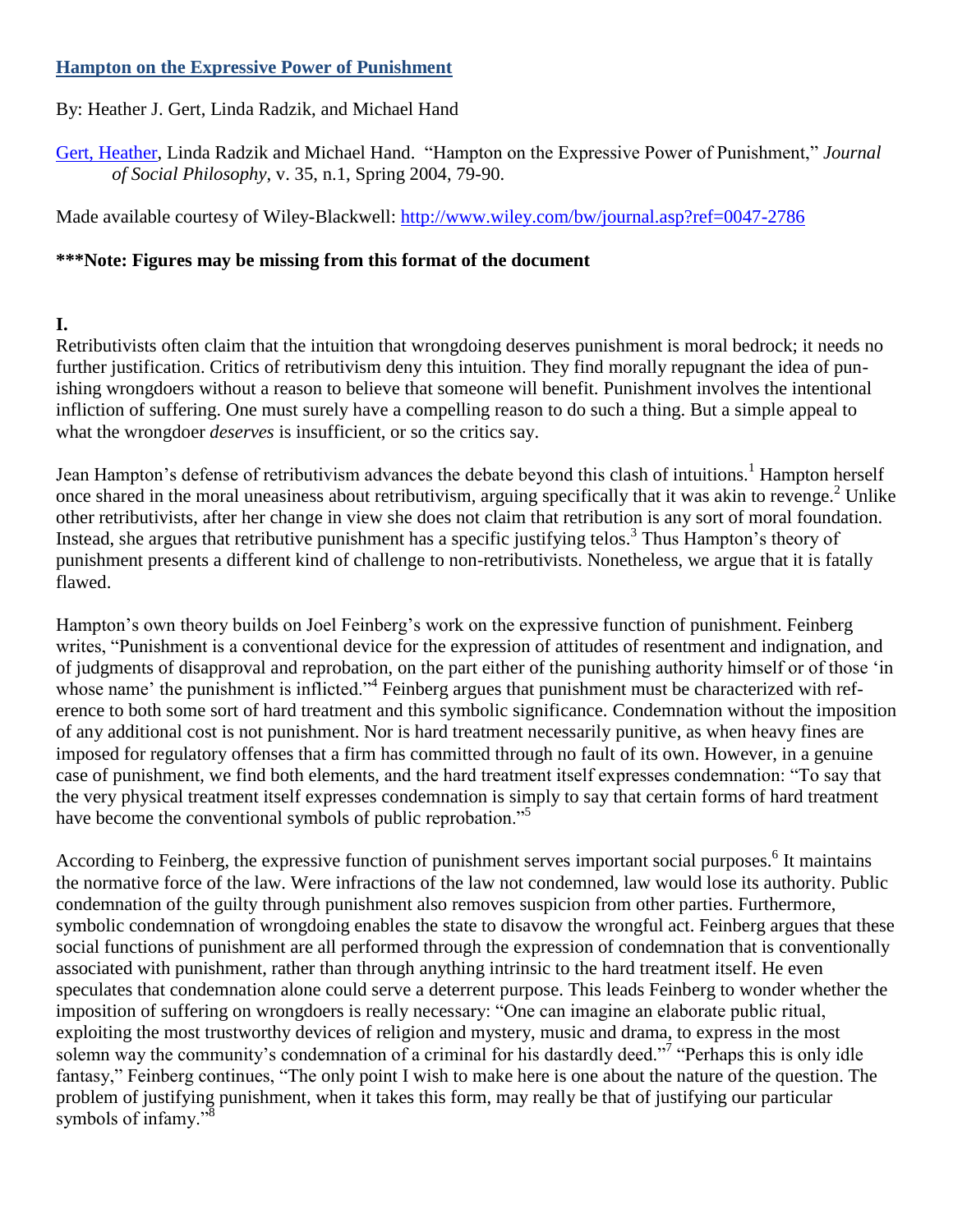Hampton takes up Feinberg's challenge. She agrees that punishment serves an expressive function, and also that it is a means of condemning the wrongdoer.<sup>9</sup> But punishment also, she adds, reaffirms the moral equality of the victim and the wrongdoer in a way that makes it a uniquely appropriate response to wrongdoing. In this paper we argue that Hampton's defense of retributive punishment is actually at odds with her commitment to egalitarian moral values. Rather than dispelling the impression that retributivism is morally repugnant, Hampton's version of retributivism makes it appear more troubling than ever.

## **II**

According to Hampton, punishment is justified because, qua expressive act, it is a required response to another expressive act: the wrong. When one person intentionally wrongs another (as opposed to merely harming another), he acts on the assumption that the victim's value does not preclude this action.<sup>10</sup> To intentionally wrong another person is to treat that person as having lower value than oneself; it is to demean her.<sup>11</sup> The wrongful act thus expresses this view of the victim's value. In fact, Hampton goes as far as to say that wrongful acts are wrong *because* they make a false and insulting claim about the value of the victim.<sup>12</sup> They deny the moral truth that all people are of equal, immutable value.<sup>13</sup> The moral obligation to punish wrongdoing stems from the obligation to defend this moral truth:<sup>14</sup>

A retributivist 's commitment to punishment is ... a commitment to *asserting* moral truth in the face of its denial.... By victimizing me, the wrongdoer has *declared* himself elevated with respect to me.... A *false moral claim* has been made. Moral reality has been *denied*. The retributivist demands that the false claim be corrected.... If I cause the wrongdoer to suffer in proportion to my suffering at his hands, his elevation over me is denied, and moral reality is *reaffirmed*. 15

Thus, by means of just punishment we reassert the moral equality of victim and wrongdoer. "The retributive punisher uses the infliction of suffering to symbolize the subjugation of the subjugator, the domination of the one who dominated the victim. And the message carried in this subjugation is ‗What you did to her, she can do to you. So you're equal.""16

As the passage quoted above shows, Hampton sometimes represents the impulse to punish wrongdoers in linguistic terms. The punishment *corrects the false claim,* which is the wrongful action. Thus it is tempting to suppose that we are to understand this on the model of a claim's being corrected by a subsequent one, as when you correct my false statement not merely because you think I might need to know the truth someday, but simply because a false statement calls for correction.<sup>17</sup>

There are a number of reasons for being wary of this interpretation of Hampton's account of retributive desert. To wrong or punish someone is obviously not *itself* to make an assertion. An assertion belongs to a language, but to what language(s) do wrong actions belong? How can they be part of language? Language has combinatorial form, but neither wrong actions nor punishments can be combined with other parts of language to form compound utterances. Wrongs are not assertions or propositions, though they may imply these.

Hampton also describes crimes and punishments as *communicating* or *expressing* a message, *representing* an idea, *implying* a claim, or serving as a *symbol*. These are more plausible descriptions of the sense in which these actions are meaningful. After all, it is certainly true that actions can convey messages. For instance, a facial expression can communicate the message "This pie is sour," without asserting anything, having a propositional content, or being true or false. So we need not read Hampton as claiming that wrongful actions are literal assertions. But, even if we grant that the actions in question can carry meaning in some other way, they are not the sorts of things that carry the assertoric force on which Hampton sometimes seems to rely.

Furthermore, even if the wrongful act did carry assertoric force, that would provide a poor foundation for a *moral* obligation to punish. As David Dolinko has pointed out,

If someone publishes a book asserting that men are superior to women, or Jews to gentiles, or blacks to Latinos, or a book asserting that its author is an *Uebermensch* greater in moral value than any other human being on the face of the earth, we do not regard it as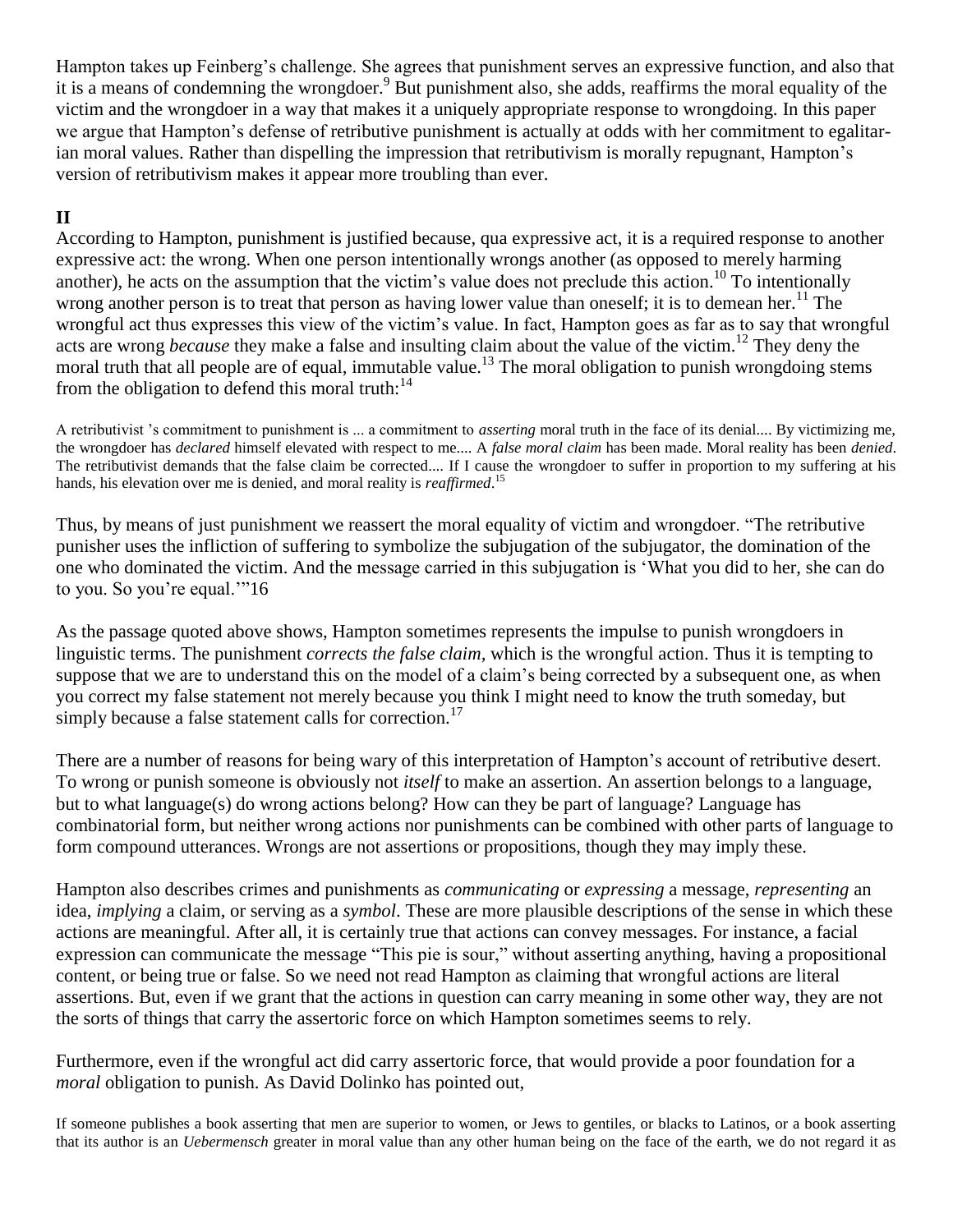obligatory on the government to see that a reply is published forthwith. Still less would we think that the government ought to clap the author in jail. $18$ 

In fact, most of us believe that states that punish people simply for making false moral claims are *unjust*. This is part of what it means to be committed to a right to free speech. But if we cannot punish someone for publishing a book that literally asserts that one person is inferior to another, then how can we punish assault or rape on the grounds that it expresses the same idea?<sup>19</sup> The need to answer false moral claims with true ones does not permit the restriction of speech. Why should we believe that it justifies the even harsher responses of criminal punishment?

The suggestion that we might justify punishment in terms of a linguistic pressure to answer false moral claims with true ones is unpromising. But alternate interpretations of Hampton's defense of punishment are available. For example, in some places she appears to take a more psychological approach to justifying punishment. At one point she says, "it may be that *part of what it is to view an action as immoral is to have the desire to* reassert the victim's value through punishment."<sup>20</sup> However, this comes very close to a restatement of the old line that retributive desert is bedrock moral intuition. Hampton has certainly promised us more than this.

At other points, Hampton's defense of punishment starts to sound more consequentialist. She tells us that she abandoned the moral-education theory of punishment she advocated early in her career because it elided the significance of victims.<sup>21</sup> One of the negative consequences of crime, and specifically of the message that crime sends, is that it can make victims doubt their own value.<sup>22</sup> So one point in punishing the wrongdoer is to assure the victim that she is as valuable as anyone else. Furthermore, the message sent by the criminal's action "also threatens to reinforce belief in the wrong theory of value by the community," which would likely lead to further wrongdoing.<sup>23</sup> So "we are morally required to respond by trying to remake the world in a way that denies what the wrongdoer's events have attempted to establish. $124$ 

Hampton also takes up Feinberg's claim that punishment provides a means by which the state can disavow the wrong done. The importance of this act of disavowal is perhaps easiest to perceive when it is absent:

To use Feinberg's example, an old Texas Law that allowed a cuckolded husband to commit justifiable homicide against a man found committing adultery with his wife is "saying something" profound about the rights of men and women, and the value of life relative to the pain of being cuckolded. The refusal to punish such a murder is expressive indeed— of an attitude toward women that regards them as the property of any man to whom they are married, and an attitude toward human life that puts it second to male pride.<sup>25</sup>

In support of this point Hampton reminds us that inegalitarian societies often punish differentially. Crimes committed against members of the less-valued race, caste, class or gender, especially when committed by a more valued member of society, are frequently punished lightly or not at all.<sup>26</sup> The refusal to disavow such wrongs itself has symbolic significance. Through such a failure to punish, the state "ratifies the view that the victim is indeed the sort of being who is low relative to the wrongdoer.<sup>27</sup> Not only does this encourage further wrongdoing, it makes the state complicit in the crime .28

Noting these points helps us to construct the interpretation of Hampton's theory that we favor. We believe that Hampton's fundamental view is that wrongdoing deserves punishment, not because wrongful actions play linguistic roles, but because of the epistemic roles they play in society (specifically, their *evidential* roles) and the consequences that follow. When one person wrongs another, she expresses the view that her victim is of lesser value *by presenting evidence* that he is inferior to her.<sup>29</sup> The wrongful act is not merely an expression. The offender does not merely express the claim that she is more valuable than the victim. She has actually dominated the victim, thereby providing substantive evidence for her claim to superiority. This evidence has the potential to make others draw false conclusions about the victim's and the offender's relative worth. In order to protect both the victim and society in general, the state must eliminate this misleading evidence. Thus, Hampton says,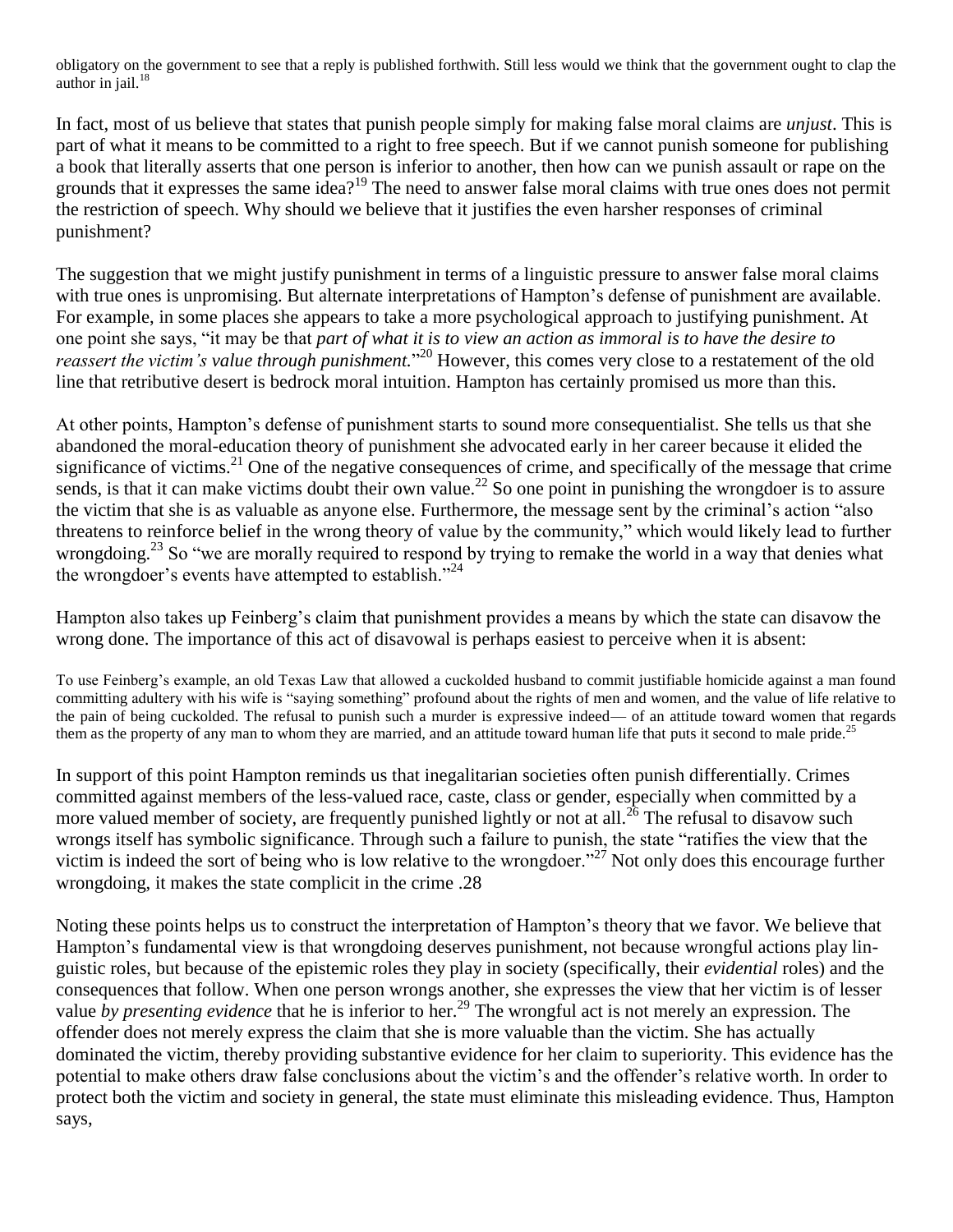[t]his ... may be what Hegel meant when he spoke of the way punishment "annuls the crime." Of course it can't annul the act itself, but it can annul the false evidence seemingly provided by the wrongdoing of the relative worth of the victim and the wrongdoer. Or to put it another way, it can annul the message, sent by the crime, that they are not equal in value. $30$ 

Here and elsewhere Hampton speaks of *the evidence* provided by punishment, and punishment is said to be justified on the grounds that it has the power to annul *the evidence* provided by the wrongful act: "[P]unishment undercuts the probative force of the evidence provided by the wrongdoer's action of [her] superiority.<sup>331</sup> The crime cannot be taken "to have established or to have revealed her superiority if the victim is able to do to her what she did to him."<sup>32</sup> By annulling the evidence of the offender's superiority, the state thereby sends the message that the victim is, in fact, equally valuable.

Focusing on this aspect of Hampton's theory allows us to preserve her idea that punishment's justification is tied to its expressive function, without requiring her to defend the idea that it *asserts* something. This also accounts for the claims made in the passages mentioned above. If punishment provides evidence that the victim is not inferior to the wrongdoer, then the desire to see a wrongdoer punished *is* a desire to see the victim's value reasserted. Moreover, if a wrongdoing provides misleading evidence of inequality, and that evidence can be countered by the evidence punishment provides, then all the previously mentioned consequences of ensuring that the victim and society have the relevant true beliefs will follow. Finally, our interpretation of Hampton's view makes sense of her claim that punishment is a means by which the state can disavow the offender's claim to superiority. The state disavows the false claim by providing evidence that it is false.

### **III.**

Let us grant, at least for the sake of the argument, that the annulment of the evidence of the victim's inferiority is vitally important and even that this is a proper function of the state. Still, we must press Feinberg's question: Why must *punishment* be employed to perform this function? Why couldn't we counter the evidence of the victim's inferiority simply by throwing him a ticker tape parade? Hampton writes, "I contend that punishment is uniquely suited to the vindication of the victim's relative worth, so that no other method of purporting to achieve vindication could be preferred to it.<sup>33</sup> A parade is an insufficient response because

the fact that [the victim] had been mastered by the wrongdoer would stand. He would have lost to her, and no matter how much the community might contend that he was not her inferior, the loss counts as evidence that he is. Hence *the victim wants the evidence nullified* and punishment is the best way to do that.<sup>34</sup>

A parade might be able to express the view that the victim is a valuable human being. But the crime has done something more than express the view that the victim is inferior. It has presented evidence of the truth of that view. A full vindication of the victim will work "not merely to 'state' [the victim's] value, but also to *realize* it in the social milieu.<sup>35</sup> Punishment does not merely send a message that the victim is equally valuable; it ―create[s] a state of affairs (a *real* state, not a hoped-for moral state) in which the victim [is] elevated with respect to the wrongdoer."<sup>36</sup>

In the next section, we examine in detail the manner in which Hampton uses punishment to annul the evidence presented by the crime. But before doing that, let us note one approach to annulment that Hampton does not take. One possible means of nullifying evidence is to provide what John Pollock has called an "undercutting" defeater.<sup>37</sup> Suppose we have a set of evidence *E* that appears to support conclusion *C*. Say the conclusion is "It is 5:00 P.m.," and the evidence is a watch with the big hand on the 12 and the little hand on the 5. The evidence seems to provide us with reason for believing the conclusion, but that reason can be challenged. For example, we might find that the watch has stopped. Here the evidential link between *E* and *C* is defeated. This type of counter-evidence is known as an undercutter because it undercuts the reason for believing *C* that *E* seemed at first to provide. *C* might still be true (even stopped watches are correct twice a day), but *E* can no longer be regarded as evidence for it. An undercutter *nullifies* evidence in the sense that it shows that a bit of information is not evidence at all.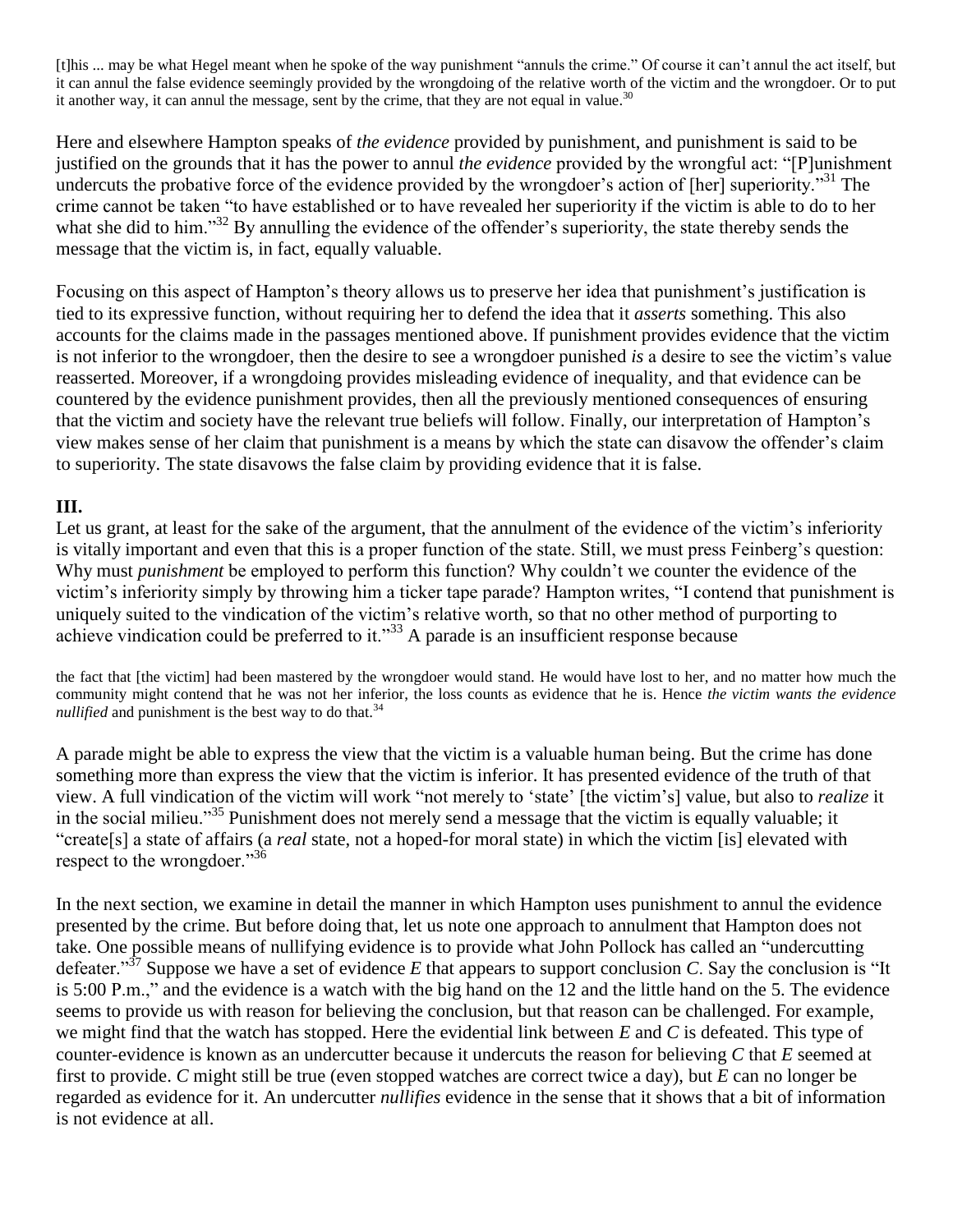Could this strategy of nullification be applied to our topic? Hampton tells us that a wrongful action presents evidence of the victim's inferiority. Undercutting that evidence would involve breaking the evidential link between the wrongdoer's subjugation of the victim and the conclusion that the victim is of lesser value. We could nullify that evidence if we could find a way to show that the wrongdoer's use of coercive power is not evidence of his superiority. This is certainly an attractive possibility, since most of us, in fact, do not believe that coercive power is any evidence of moral value. The weakest person is as valuable, in the moral sense in question, as the strongest. Given her stated goal of reaffirming moral equality, one might expect Hampton to try to undercut the evidential link between power and value that the wrongful act seems to assume. Strikingly, Hampton *does not* take this approach. Instead, as we argue in the next section, her allegiance to punishment prevents her from taking it. In defending punishment as a means of reaffirming moral equality, Hampton assumes that there *is* an evidential link between power and value.

### **IV.**

On a view such as Hampton's, if punishment is to be morally justified, it must accomplish two ends at the same time. First, it must annul the evidence of the victim's inferiority that has been presented by the crime. Secondly, it must send the message that the victim and the offender are equally valuable. These two tasks must not pull apart. Punishment should not vindicate the victim by providing evidence that he is *superior* to the offender, for instance. But how does Hampton determine for which claim the punishment serves as evidence? How can she ensure that punishment provides a message of equality?

If a certain message is conveyed by an action, it must be either because the action conveys that information naturally or because the action has come to convey that information by convention. Feinberg assigns no message to wrongdoing and holds that punishment's message is entirely conventional. It is because he takes punishment's message to be conventional that he is skeptical about the possibility of justifying our use of it to convey condemnation. Hampton agrees with Feinberg that there is a conventional element to punishment; but on her view, punishment is justified in part because it is naturally and uniquely suited to send precisely the message required.<sup>38</sup> As she puts it: "the call for punishment as 'retribution' for a crime is a call for the infliction of a kind of suffering that (whatever the societal facts) we are morally obligated to inflict and which contains within it moral censure of the action." $39$ 

Let us first try interpreting Hampton as arguing that the meaning of wrongs and punishments is (largely) natural .40 On this interpretation she holds that the wrongdoer's exertion of coercive power over another person is *natural evidence* of her greater value. *If* the fact that one person exerts coercive power over another provides evidence that the first person is of greater value than the second, *then* we can see how providing a situation in which the second person exerts coercive power over the first would function to counteract that evidence. If you and I wrestle in only one match, and you best me, others will have some reason to believe that you are the superior wrestler. But if another match is arranged, and this time I best you, people will now have some reason to believe that we are roughly equal. Notice that this parallels Hampton's claims about the messages sent by wrongdoings and punishments. In both Hampton's legal/moral case and the wrestling scenario, we have a first action that (allegedly) provides evidence of inequality, while the second action, despite being intrinsically quite similar, sends a message of equality.

This picture also provides Hampton with a means of defending the principle of proportionate punishment. If, in that first wrestling match, your defeat of me was quite decisive, while in the second match I barely managed to defeat you, people will still have reason to believe you to be superior. My defeat of you will give them reason to believe us to be equal only if I beat you as soundly as you beat me. Applying what we take to be the same sort of principle to wrongdoing and punishment, Hampton writes:

The more severe the offense, the more severe the punishment is supposed to be. But this makes sense if punishment is a defeat for the wrongdoer in the name of the victim which is intended to express the victim's value. The more severe the punishment, the more he is being brought low; and how low we want to bring a criminal depends on the extent to which his actions symbolize his superiority and lordship over the one he hurt.<sup>41</sup>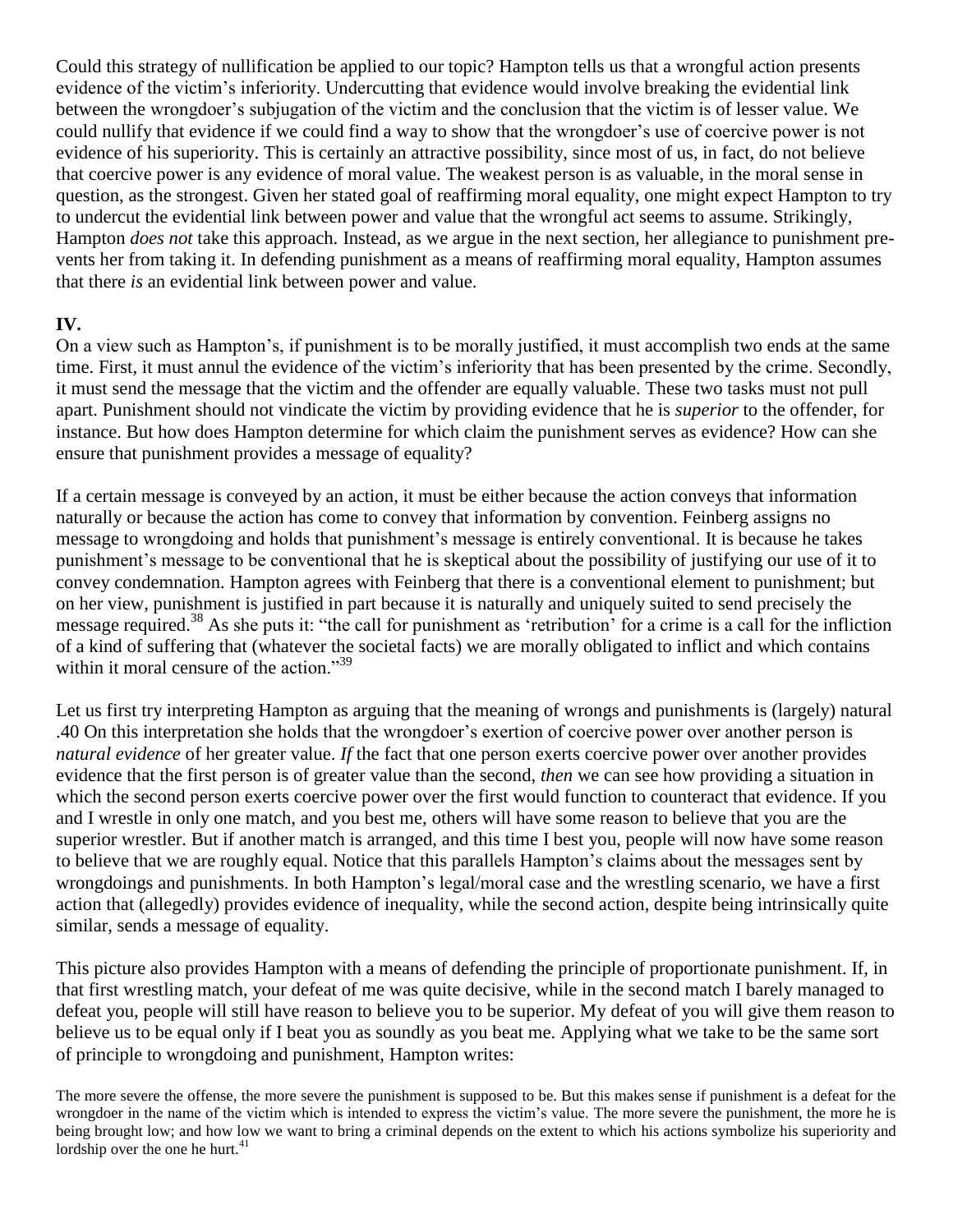This provides a neat picture. Unfortunately, it works only if Hampton accepts the offensive premise that the demonstration of coercive power provides evidence of moral value. The fact that you beat me soundly in a wrestling match provides no evidence that you are a superior cook or a superior philosopher. Nor will my defeat of you in the second match provide any evidence for our equality in these endeavors. Similarly, the victim's initial defeat might provide evidence about the wrongdoer's superiority as regards the ability to exert coercive power, but it provides no evidence that the victim is inferior in the moral sense at issue. And if there is no connection between power and moral value, then the victim's later defeat of the wrongdoer cannot give us any evidence of their equality, either. Thus, on this reading, rather than correcting false moral views, Hampton's theory of punishment reinforces at least one false claim: that power is correlated with human value.

Perhaps a more generous interpretation is that although Hampton does not believe in a natural association between power and value, she believes that most people (perhaps unwittingly) do. Thus her view might be that the state must communicate the fact that wrongdoer and victim are equal in a way that most people will understand—even if that understanding is based on a false belief. Because people in general believe that the wrongdoer provides evidence of his superiority *by exerting power* over his victim, the state must ensure that the victim is able to counteract that purported evidence *by exerting power* (by means of the state) over the wrongdoer.

On this interpretation of her view, Hampton recognizes that those who take greater power to be evidence of greater value are committed to a false theory of human value ("What we take to be evidence of people's value is  $\sim$  part of a theory of what human value is").<sup>42</sup> But Hampton frequently insists that we must reassert moral truth in the face of its denial. So if Hampton believes that most people adhere to this false theory of human value, we should expect her to provide an argument against the theory. But as we have seen, this is not what she does.

Instead of sending the message that the offender's exercise of power says nothing about his value, Hampton insists that allowing the victim (by means of the state) to exert power over the wrongdoer is the best way to communicate their relative equality. Hampton not only tells us that by punishing the wrongdoer the victim says, "I master the purported master, showing that he is my peer," she endorses this claim:<sup>43</sup> "What you did to her," she can do to you. So you're equal."<sup>44</sup> Hampton allows that punishment can say something about value *because* it is an exercise of power.

Up to this point, we have been interpreting Hampton as working with a theory of natural meaning for expressive actions. What happens if we assume that the messages sent by wrongdoings and punishments are purely conventional? What if the association of value with power is merely a matter of convention? Unfortunately, this interpretation does not help Hampton's case either. If the message Hampton has been attributing to the wrongdoer's action is conventional, she has good reason to teach people to reject this convention in favor of one that is less misleading and harmful. The prior existence of such a convention would not give her a good reason to buy into it and to encourage its use for the purpose of combating other (false) messages communicated by means of that convention. In essence, this takes us back to Feinberg's worry. If it is merely a matter of convention that we convey the message of equality by inflicting suffering on the wrongdoer, if there is nothing natural compelling us to send the message in just that way, then we should choose a different convention. The fact that we *can* send the necessary message by inflicting harm is not a justification for doing so.

### **V.**

In later writings, Hampton defends only a weaker version of retributivism. She no longer claims that punishment is a uniquely appropriate response to wrongdoing. She even concedes that, in the right social context, a parade honoring the victim could humble the wrongdoer, thereby achieving just the sort of reassertion of value that she has in mind.<sup>45</sup> She also begins to mention restitution and compensation, as well as punishment, as appropriate responses to wrongdoing.<sup>46</sup> Still, she continues to present her view as a form of retributivism. ―[T]he retributive response need not be in the form of a punishment to count as retribution,‖ she claims .47 In another paper she repeats this point and adds, "*any non-painful method*, so long as it was still a method of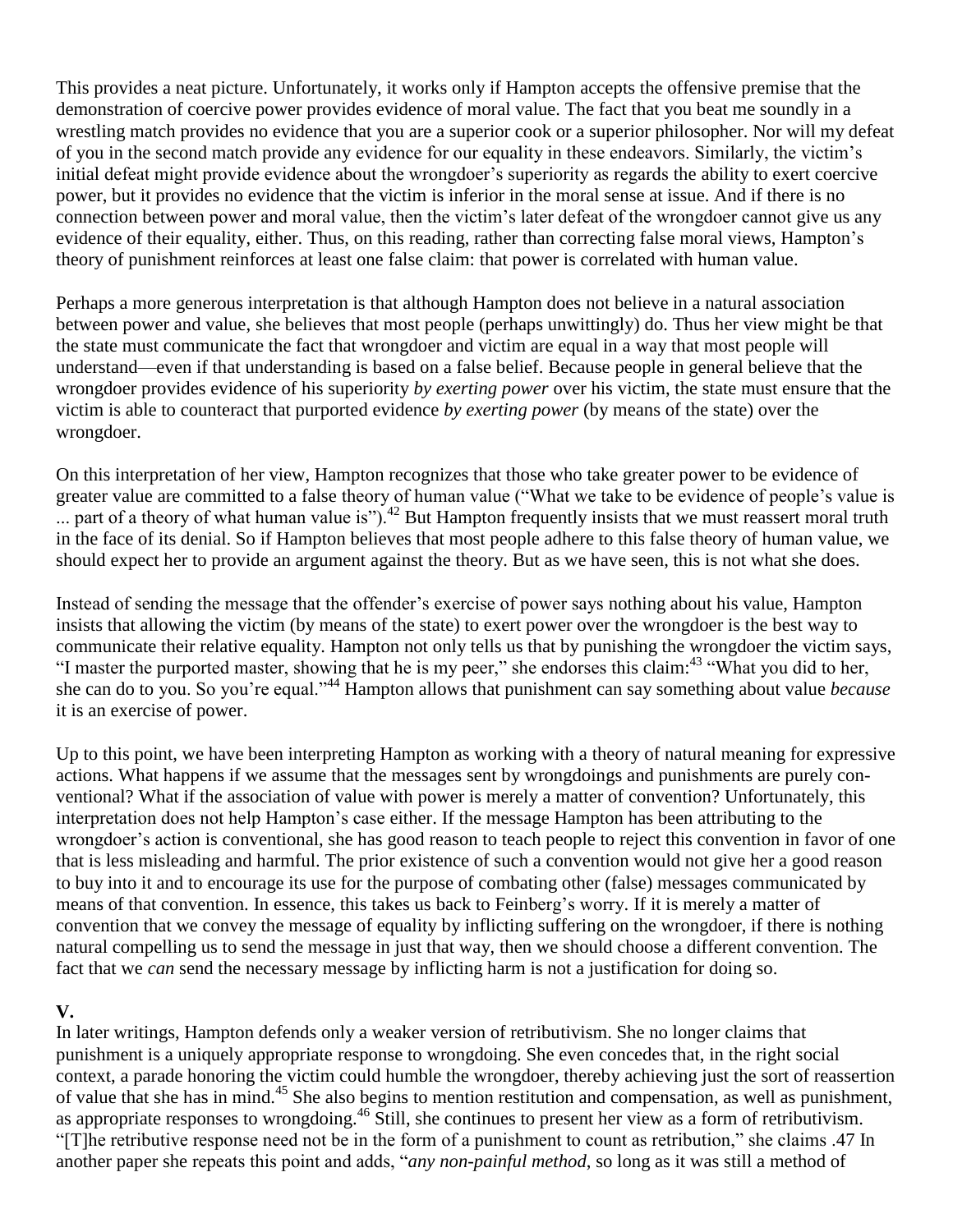*defeating* the wrongdoer, *can still count as retributive punishment*."<sup>48</sup> She presents examples of "turning the other cheek" and treating one's abuser with kindness. These responses can defeat the wrongdoer by shaming, and thereby humbling, him.<sup>49</sup> This kind of defeat involves suffering in a sense, but it is suffering that the wrongdoer inflicts on himself.

It is hard to know what to make of the weaker version of Hampton's theory. With regard to the question of whether punishment is justified and on what grounds, Hampton's view does not change in any substantive way. The fact that she grants that other responses can do what punishment does never undermines her confidence that punishment is justified.<sup>50</sup> Perhaps she believes that, although something other than punishment could do the required work in some contexts, in most cases only punishment will do. But in abandoning the claim that wrongdoing necessarily deserves punishment (her view now seems to be that what is deserved is "to be defeated"), she seems to have abandoned the view that is traditionally labeled "retributivism."

Furthermore, the weaker versions of Hampton's theory are still subject to our main critique. In her later articles, Hampton continues to justify punishment on the grounds that it provides evidence that the offender is not more powerful than his victim, *thereby* demonstrating that he is not more valuable. Furthermore, even her justification of allegedly nonpunitive responses to wrongdoing, such as restitution or compensation,  $51$  is threatened by the same problem. The state forces an offender to pay restitution to his victim in order to defeat the offender and his claim to superiority. The state proves something about the offender's relative value *by* exercising this coercive power over him. The offensive equation of power with value continues to be central.

Hampton's expressive theory of retributive punishment is intended to provide a telos for retribution, a justifying aim that will both shed light on the retributive impulse and dispel the moral uneasiness critics feel about the intentional infliction of suffering on wrongdoers. The central idea is to show that the retributive impulse goes hand in hand with a commitment to egalitarian moral values. However, a close examination of the theory reveals the opposite. If punishment sends the message that the offender and the victim are equally valuable, it does so only by sending the message that a person's value is correlated with his ability to exert coercive force over other human beings.

### **Notes**

<sup>1</sup>Hampton first developed her theory of retributive punishment in chapters 2 and 4 of her dialectical book, cowritten with Jeffrie G. Murphy, *Forgiveness and Mercy* (New York: Cambridge, 1988). She revisited the idea, in various contexts, in "A New Theory of Retribution," in *Liability and Responsibility: Essays in Law and Morals*, ed. R. G. Frey and Christopher W. Morris (New York: Cambridge University Press, 1991), 377–414; ―Correcting Harms versus Righting Wrongs: The Goal of Retribution,‖ *UCLA Law Review* 39 (1992):1659– 1702; "An Expressive Theory of Retribution," in *Retributivism and Its Critics*, ed. Wesley Cragg (Stuttgart: Franz Steiner Verlag, 1992), 1–25; "Liberalism, Retribution and Criminality," in *In Harm's Way: Essays in Honor of Joel Feinberg,* ed. Jules Coleman and Allen Buchanan (New York: Cambridge University Press, 1994), 159–82; and "Punishment, Feminism, and Political Identity: A Case Study in the Expressive Meaning of the Law,‖ *Canadian Journal of Law and Jurisprudence* 11, no. 1 (January 1998): 23–45. <sup>2</sup> Jean Hampton, "The Moral Education Theory of Punishment," *Philosophy and Public Affairs* 13 (1984): 208– 38.

<sup>3</sup>Hampton and Murphy, *Forgiveness and Mercy*, 123.

<sup>4</sup>Joel Feinberg, "The Expressive Function of Punishment," in *Doing and Deserving* (Princeton: Princeton University Press, 1970), 95–118, at 96.

5 Ibid., 100.

 ${}^{6}$ Ibid., 101-105.

- $7$ Ibid., 116.
- 8 Ibid.

 $^{9}$ Hampton, "Liberalism, Retribution and Criminality," 163–64.

<sup>10</sup>Hampton, "Correcting Harms versus Righting Wrongs," 1661–66.

<sup>11</sup>Hampton and Murphy, *Forgiveness and Mercy*, 52.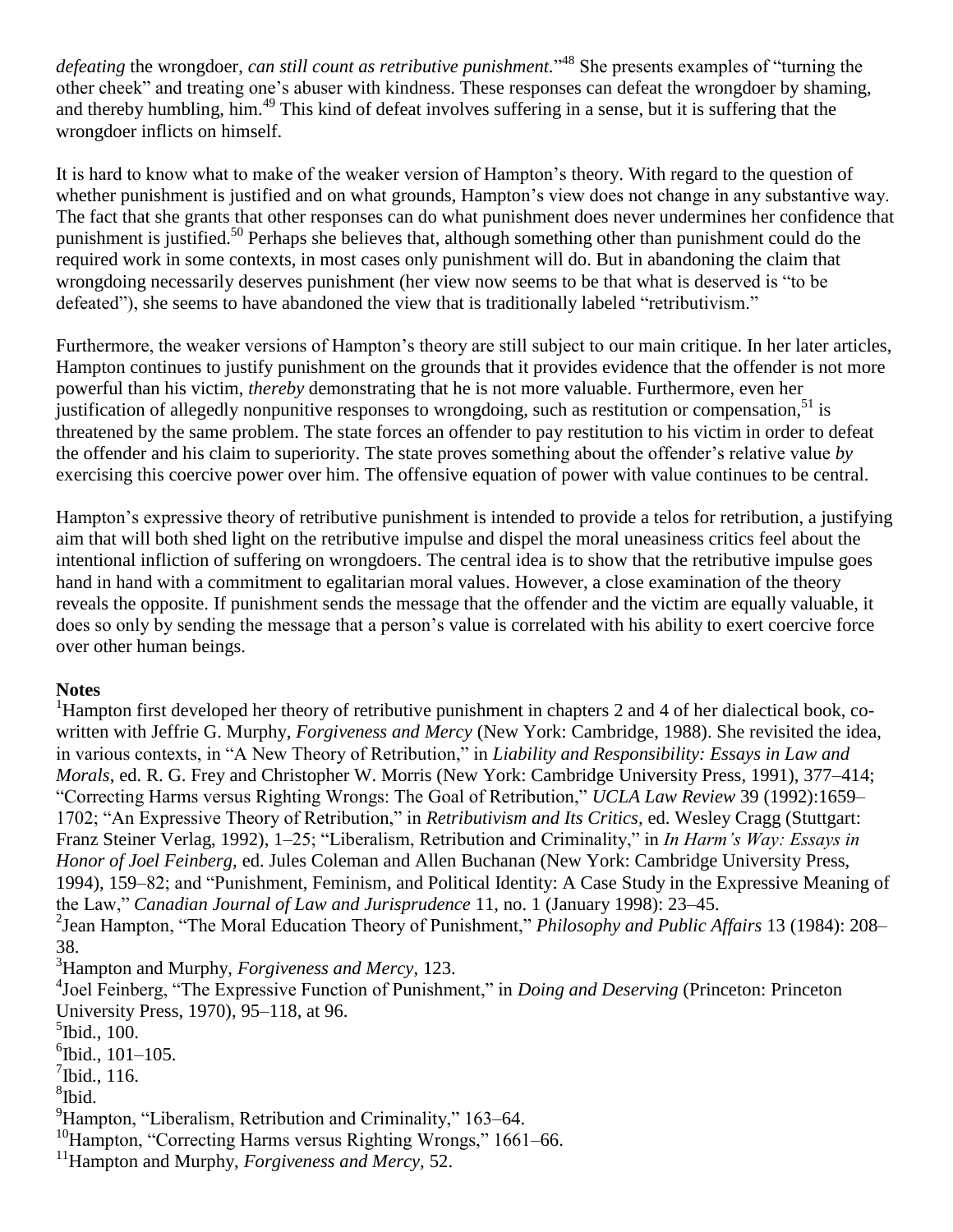$12$ Hampton, "Expressive Theory of Retribution," 8, 12.

<sup>13</sup>Hampton, "Correcting Harms versus Righting Wrongs," 1672.

 $14$  Hampton believes there is an obligation to punish, though she recognizes that this might be trumped by other moral considerations, including considerations of mercy (ibid., 1700n). She also recognizes the distinction between crimes, which are properly punished by the state, and other wrongs that are not, though she offers us no theory on this point (1659). She argues that a theory of punishment should work not just for cases of state punishment, but for punishment in general. She refers at various points to practices of punishment within families (see, e.g., Hampton and Murphy, *Forgiveness and Mercy,* 127n).

<sup>15</sup>Ibid., 125; emphases added.

 $16$ Hampton, "Expressive Theory of Retribution," 13.

<sup>17</sup>Cf. Hampton and Murphy, *Forgiveness and Mercy,* 132.

<sup>18</sup>David Dolinko, "Some Thoughts about Retributivism," *Ethics* 101 (1991): 537–99, at 551.

<sup>19</sup>Hampton responds to Dolinko's critique in "Correcting Harms versus Righting Wrongs" by biting the bullet and accepting that false and insulting speech and wrongful actions are indeed wrong for the same reason. However, she argues that the harms of restrict-

ing speech are *usually* worse than the harms of allowing it (1679). In this way, she grants a right to free speech, though not as strong a right as most liberals want.

<sup>20</sup>Hampton and Murphy, *Forgiveness and Mercy,* 132.

 $21$ Ibid., 130.

 $^{22}$ Ibid., 51.

 $^{23}$ Hampton, "Correcting Harms versus Righting Wrongs," 1659.

 $^{24}$ Ibid., 1687.

<sup>25</sup> Hampton, "Punishment, Feminism, and Political Identity," 38. Hampton is referring to Feinberg, "Expressive Function of Punishment," 98.

<sup>26</sup>Hampton and Murphy, *Forgiveness and Mercy,* 141.

 $^{27}$ Hampton, "Correcting Harms versus Righting Wrongs," 1691–92.

<sup>28</sup>Feinberg also views an authority's failure to disavow a crime as a kind of complicity and attributes this idea to Kant ("Expressive Function of Punishment," 103–4). <sup>29</sup>Hampton, "New Theory of Retribution," 401–2.

<sup>30</sup>Hampton and Murphy, *Forgiveness and Mercy,* 131.

 $31$ Hampton, "New Theory of Retribution," 402.

 $32$ Ibid.

<sup>33</sup>Ibid., 401.

<sup>34</sup>Ibid., 401–2. Hampton discusses the ticker tape parade objection in four different works. In *Forgiveness and Mercy* and "New Theory of Retribution," she defends the view described here. However, in "Correcting Harms" versus Righting Wrongs" and "Expressive Theory of Retribution," she changes her mind. In the latter articles, Hampton grants that it is possible for something other than punishment to perform the required expressive function. We discuss this weaker version of Hampton's view in the final section of the paper. Until then, we address only the stronger version, which argues that punishment is a uniquely appropriate response to criminal wrongdoing. The critiques we offer undermine both versions of Hampton's theory.

 $35$ Hampton, "Correcting Harms versus Righting Wrongs," 1696.

 $36$ Ibid., 1695.

<sup>37</sup>John Pollock, *Contemporary Theories of Knowledge* (Savage, MD: Rowman and Littlefield, 1986), 38–39.  $38$ Hampton does not say in precisely what way punishment is conventional. From her writings, however, it seems that what is not conventional is that punishment subjugates the wrongdoer. There is a good deal of room for convention here, in that there are many different ways to subjugate a person, and it may be a matter of convention which way a particular society chooses. So, for instance, it is possible to limit a person's freedom either by requiring her to adhere to a set of rules and report to a parole officer with proof that she is adhering to those rules, or by locking her in a jail cell. It can be a matter of convention which means of limiting a person's freedom, and thereby subjugating her, is used in any particular situation.

 $39$ Hampton, "Expressive Theory of Retribution," 3.

 $40$ When she speaks of natural meaning, Hampton cites Grice ("Correcting Harms versus Righting Wrongs" 1675–76). We wish to note that it is far from clear that Grice's concept